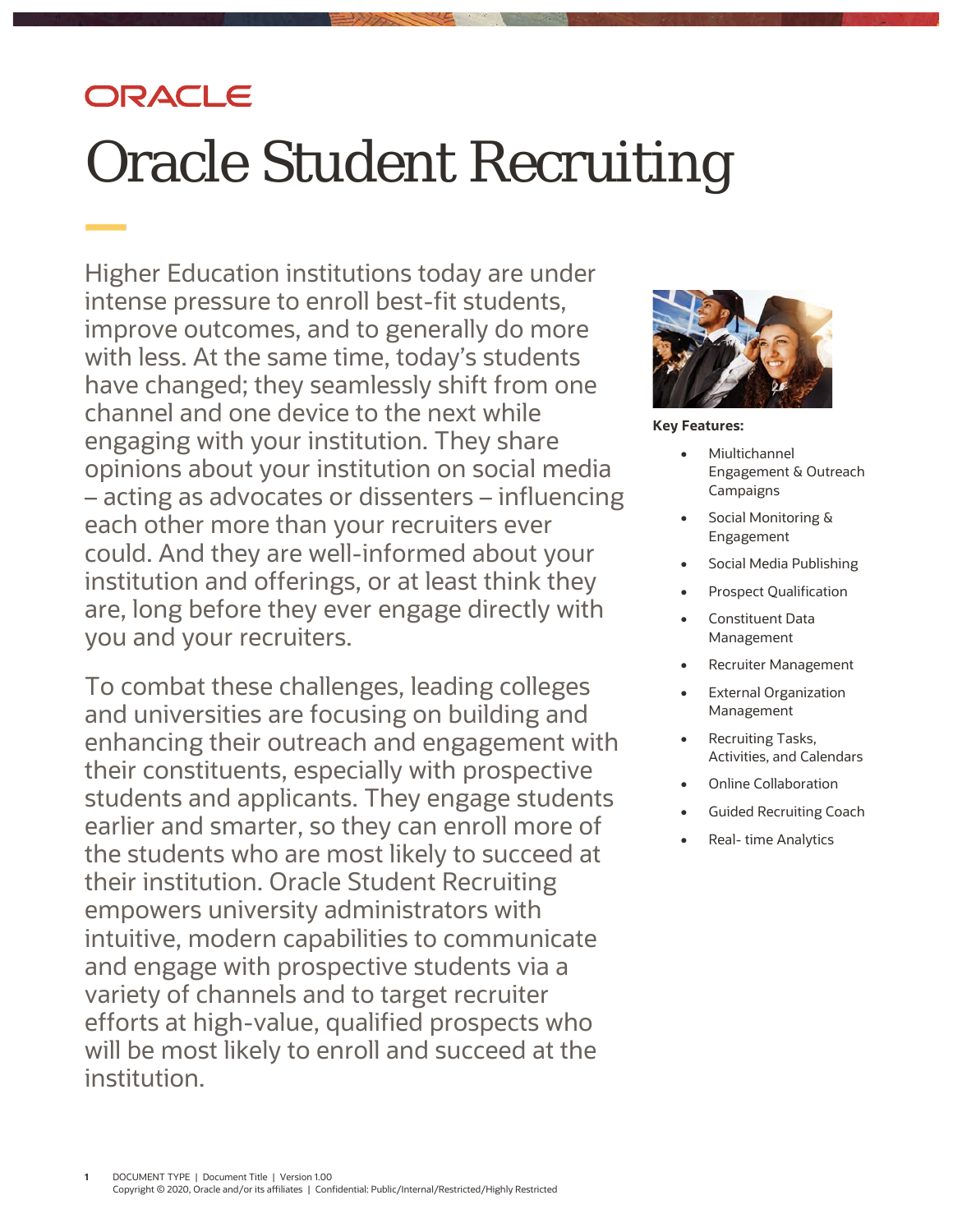## **EMBRACING STUDENT EXPECTATIONS**

 Students today are heavily influenced by their experiences with technology throughout their lives. They expect a more modern, consumer-like experience with how they interact and engage with organizations, including sharing and social responsive access to information and resources. Modern institutions of Higher Education are responding by improving student recruiting efforts by implementing solutions that focus on meeting these expectations and building long-term relationships with these students, and with all constituents, rather than simply interactions, more personalized and individualized services, and immediate and processing transactions.

## **ATTRACT AND ENROLL BEST- FIT STUDENTS**

 students, but also to retain them and keep them progressing satisfactorily towards their academic goals. In addition, many institutions are finding their funding competitive rankings. It's more important than ever that institutions recruit not just any student, but that they target their limited resources at those prospective students who will be engaged and thrive at the institution. Oracle Student Recruiting will Institutions today are under intense pressure not only to recruit more and better increasingly tied to performance metrics and outcomes, such as graduation rates and enable institutions to:

- • Create engaging content for your Facebook pages that aggregates feeds from all your social channels and uses promotions, polls, surveys etc.
- • Qualify prospects and applicants with Lead Scoring, allowing the characteristics and levels of engagement with the institution. institution to target outreach efforts on those individuals with the desired
- • Build comprehensive profiles of prospects (and in fact all constituents) and their digital activities to better understand their interests and behaviors, enabling the institution to create even more targeted and personalized communications and outreach efforts.
- • Amplify positive impressions of your institution's brand via social media by staying on top of trending topics (while filtering out the "noise") specific to your institution, as well as measure your share of the voice as compared to peer or competitor institutions.

# **STREAMLINE AND PERSONALIZE COMMUNICATIONS AND OUTREACH**

 Today's students are much more sophisticated consumers than in the past. They are bombarded with communications and messages and if these communications do not address their unique interests, needs and preferences they will most likely ignore them. It therefore is critical for institutions to provide very targeted and personalized communications and outreach efforts that can be automated to deliver the right message with the right audience at the right time and via the right channels. And order to establish a strong, positive identification and relationship with students. institutions must deliver these communications with a consistent brand and voice in

#### **Key Business Benefits**

- • Attract and retain best-fit students who will be engaged and thrive at your institution.
- time and energy on Improve recruiter effectiveness by focusing qualified, high-value prospects.
- students with targeted multiple channels according to the • Engage prospective and personalized communications delivered through student's preferences.
- reach of social media to extend your recruiting efforts and engage with prospective students in the modern ways they • Leverage the power and expect.
- • Collaborate across campus to provide the seamless engagement and coordinated outreach prospective students expect.
- with robust and • Improve outreach and campaign effectiveness actionable analytics*.*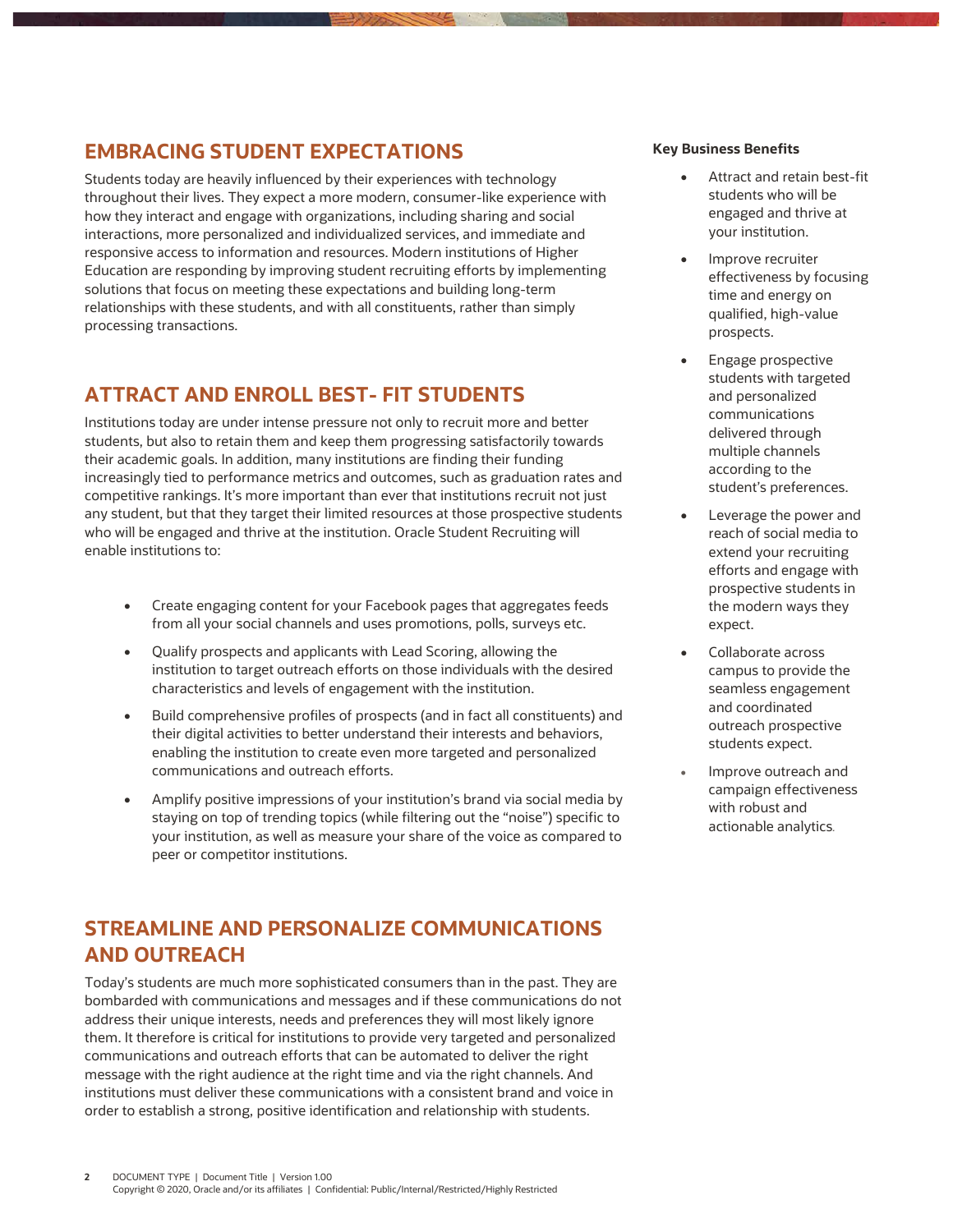Oracle Student Recruiting provides Higher Education institutions with these **Related Products**  capabilities and more. • Oracle Student

- • Create a variety of omni-channel campaigns, tailoring communications based on the recipient's interests as well as their digital profile and behaviors. Campaigns can be fully automated to include sequencing of communications, alternative modes of engagement, follow-up reminders, surveys,
- target postings to specific demographics and geographies to generate enrollment goals. Respond directly to prospective student inquiries that are posted on social channels. • Leverage social media to advertise and promote recruiting events and interest from desired groups to meet institutional recruiting and
- • Create and manage digital content such as HTML landing pages, forms, and email templates to maintain a consistent and unified brand identity.

#### **MANAGE RECRUITER CALENDARS AND ACTIVITIES**

 Student Recruiters are busy people. Many of them spend a significant portion of their time traveling and visiting prospective students at high schools, colleges, companies, recruiting fairs, alumni events, and numerous other venues and they need ready access to information about their destinations and contacts, and the prospective students they will be seeing. Oracle Student Recruiting enables recruiters to:

- • Track activities, events, and appointments for individual recruiters as well as teams via a fully-integrated calendar. Synchronize the calendar with existing Outlook and Gmail calendars and even manage it directly from those applications.
- • Track external organization contacts, relationships, plan recruiting activities, and leverage robust analytics to monitor success rates for the organization. Record notes from recruiting visits and other activities at the organization to assist with future outreach.
- • Maximize their time and efforts to focus on those organizations, territories, and individual prospects with the highest value opportunities to meet their goals and the institution's recruiting and enrollment objectives.

#### **GAIN INSIGHT TO CAMPAIGN AND RECRUITING EFFECTIVENESS**

 In order to be successful today, institutions need to understand and make sense of the vast amount of data they collect and maintain. Analyzing the success of outreach campaigns, monitoring progress towards recruiting and enrollment goals and taking corrective action, and even identifying characteristics of successful students, or prospective students most likely to enroll are all important insights for university administrators. Oracle Student Recruiting includes powerful and comprehensive analytic and data visualization tools to arm administrators and decision-makers with the most timely and insightful information, so they can make the best decisions to meet their departmental and institutional goals.

- Oracle Student Management
- • Oracle Student Financial Planning
- • Oracle Student Engagement